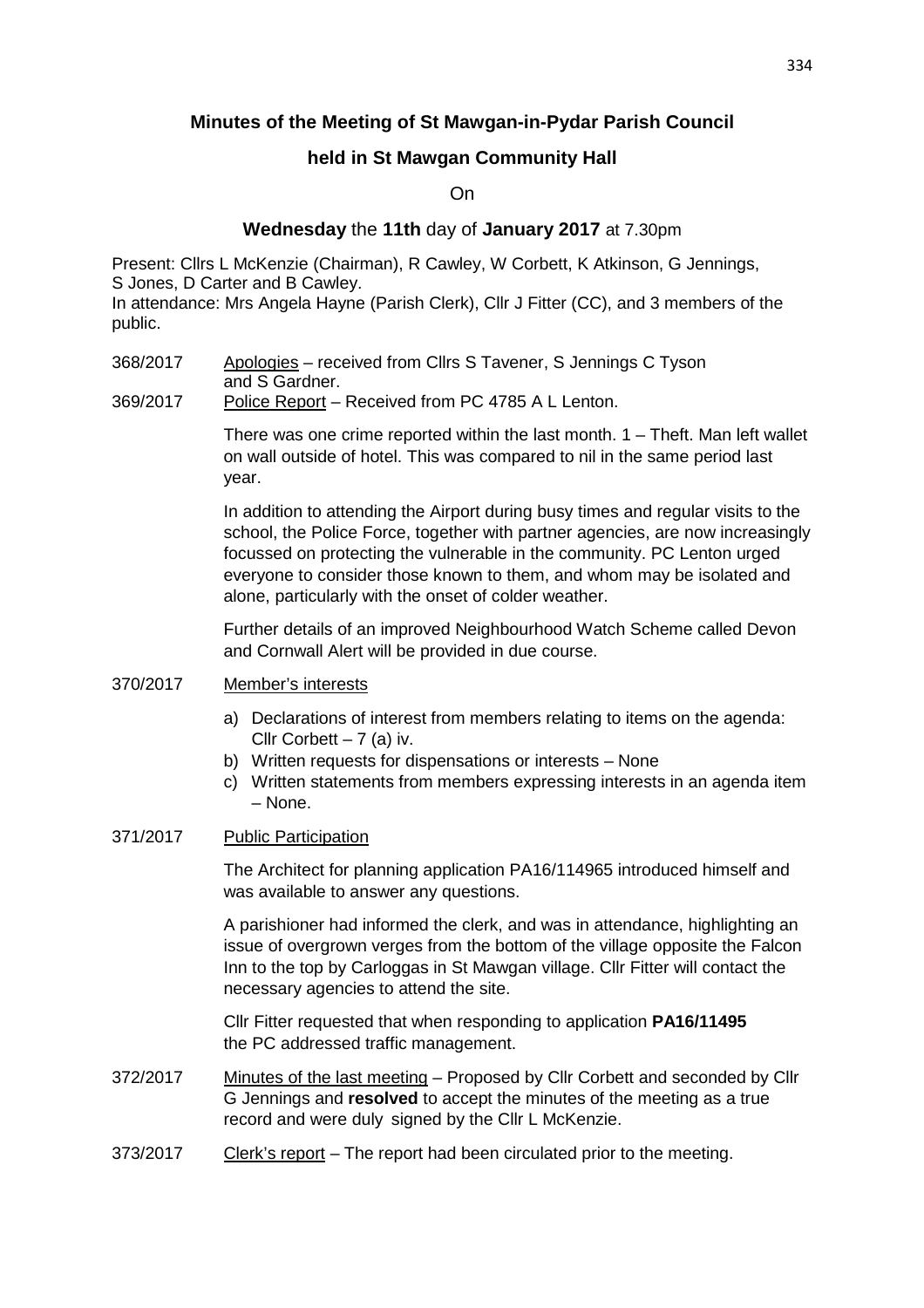The Chair informed the PC of the result of the meeting with representatives of the Planning Group, Case Officer Simon Wagemakers and Cllr Fitter regarding **PA16/09323**. Applicant Mr I Shorthouse Bromley Estates Ltd. Proposal: Redevelopment of site to provide six holiday units and one replacement dwelling. Location: Marver Chalets Mawgan Porth, following concerns shared by residents, and the PC of the proposed development.

 A revised planting scheme had subsequently been presented to the Planning Group, details of which were discussed, and were still of concern. Cllr Corbett doubted that within the period, the community had had the opportunity to comment upon the revised screening. Therefore, it was **resolved** that the clerk asks that a decision may be deferred and then commented in accordance with Standing Order 17 (b) (vii).

- 374/2017 Planning New applications to discuss and decide on response to Cornwall Council.
	- i **PA16/11684**. Applicant: Mr D Gammage. Proposal: Non- Material Amendment to PA14/12128 dated 12.05.15 to include use of basement area, provision of a lightwell, remove and replace doors and windows, together with a change in paint colour finish. Location: Odd Spot, Mawgan Porth Hill, Mawgan Porth. Proposed by Cllr K Atkinson and seconded by Cllr W Corbett and **resolved** no objection.
	- Ii **PA16/11528**. Applicant: Mr Daniel Tyson. Proposed garage conversion. Location: Lanherne View, Carloggas, St Mawgan. TR8 4EQ.Proposed by Cllr K Atkinson and seconded by Cllr W Corbett and **resolved** no objection.
	- iii **PA16/12027**. Applicant E E Ltd. Proposal: Telecommunications prior notification for removal and replacement of 1 no. existing 15m monopole mast with 1 no. 15m monopole mast holding an antenna array and 1 no. 0.3m transmission dish, removal and replacement of 1 no. existing Berkeley cabinet with 1 no. Cobra cabinet. Location: Communications Mast Orange, Penvose Farm Holiday Park, Tregurrian, Newquay. Proposed by Cllr W Corbett and seconded by Cllr K Atkinson and **resolved** no objection.

Cllr W Corbett left the room at this juncture.

- iv **PA16/11495**. Applicant: Mr Nick Robertson. Proposal: Proposed alterations and additions to the existing dwelling and the proposed extension and use of the existing barn as ancillary accommodation on land at Polgreen Manor, St Mawgan. Location: Polgreen Manor, Polgreen, St Mawgan. Taking on board Cllr Fitter's concerns regarding traffic management plan, it was proposed by Cllr K Atkinson and seconded by Cllr R Cawley and resolved no objection, but as part of the resolution to request that works traffic adheres to a robust traffic management scheme that involves the use of the tarmacadam roads and not access through the gated road across fields.
- 375/2017 Any other planning applications received from Cornwall Council by the time of the meeting. None received.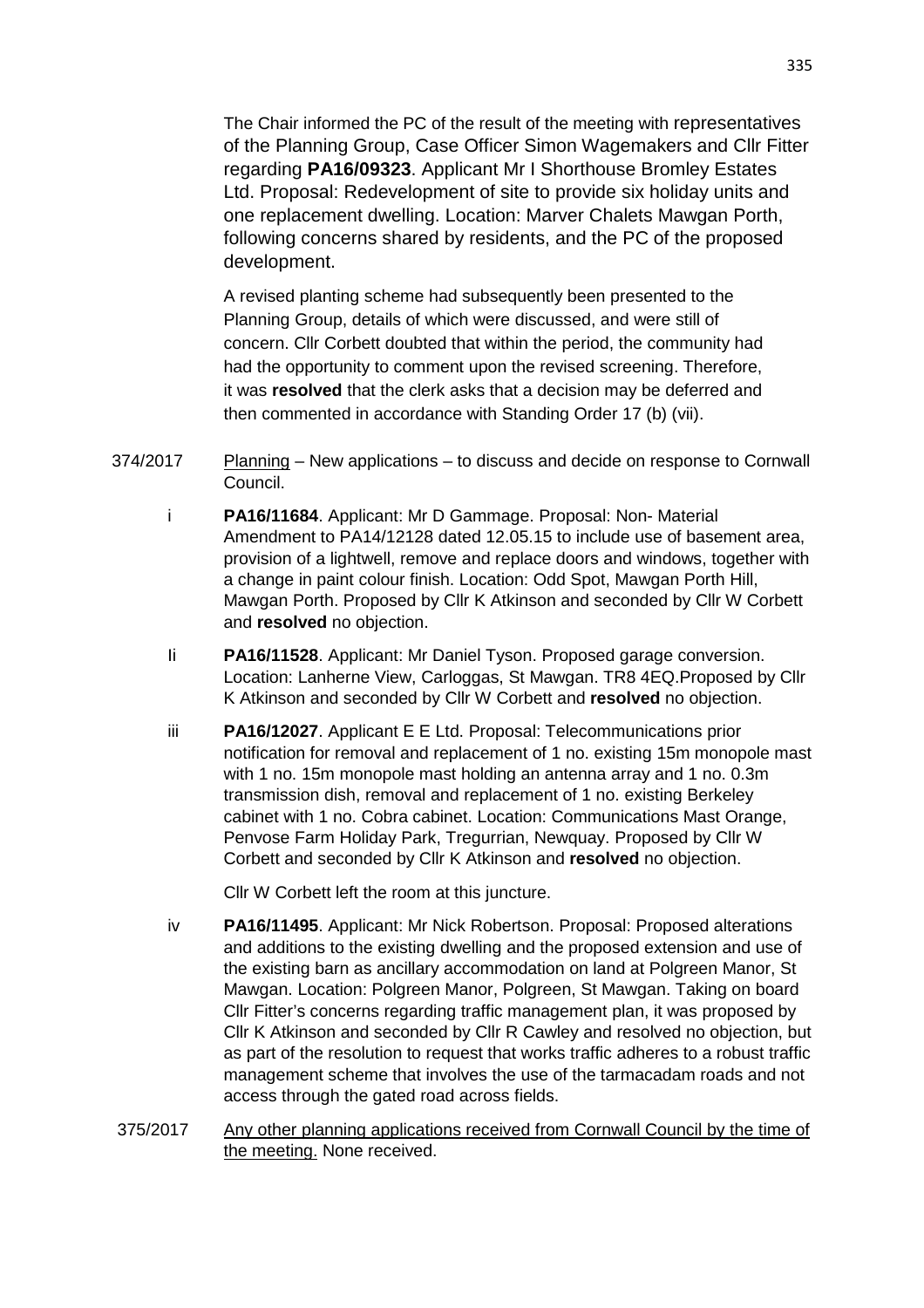## 376/2017 Advices and decisions by Cornwall Council – circulated prior to meeting.

 A notification of appeal to Department for Communities and Local Government had been received in respect of the following planning application: PA16/00907. Appellant: Mr R Bayliss. Erection of a detached dwelling Location: Land At Trenance At OS Grid Ref 185012 67780, Trenance, Mawgan Porth, Cornwall TR8 4DD. Considering the dismissed appeal for a dwelling on the site in 2013, it was **resolved** to write to PINS (the Planning Inspectorate) supporting the LPA's refusal of the application.

- i **PA16/09350 APPROVED**. Applicant: Mr And Mrs P O'Shea. Proposal: Demolition of pole barn and block built barn including conversion of stone barn to single dwelling. Location: Land and Buildings At Lower Lanherne Farm, St Mawgan.
- ii. **PA16/07363 APPROVED**. Applicant: Mr Michael Taylor. Proposal: Extension of existing house and construction of new single storey, earth sheltered house. Location: St Agnes, Mawgan Porth Hill, Mawgan Porth.
- iii. **PA16/09165 APPROVED**. Applicant: Mr Simon Plant. Location: Canakey Lanvean St Mawgan. Proposal: Tree works to fell trees subject to a TPO - T1 Sycamore, T2 Sycamore, T3 Oak, T4 Oak, T5 Sycamore, T6 Sycamore, T7 Oak. All trees undermined/landslide. T3 has already fallen across road.
- iv **PA16/10905 APPROVED** Applicant: Mr Dan Steele. Proposal: Application for variation of condition 2 on appeal APP/00840/W/15/3133789 to amend the approved plans to include a single garage. Location: Land West of Dulce Domum, Trevarrian, Newquay, Cornwall.
- v **PA16/11146 APPROVED** Applicant: Mr I Miller. Proposal: Construction of a single storey rear extension including raised decking area. Location: Fourwarnes, Gwel An Mor, Trenance, Mawgan Porth.
- 377/2017 Planning Enforcement Issues None received

# 378/2017 Burial Ground

- (a) Permission for new memorial for the late William (Bill) Penning circulated. **Resolved** no objection.
- (b) Burial Charges to review and agree increased fees 2017/2018. Proposed by Cllr K Atkinson and seconded by Cllr W Corbett and **resolved** to accept increased fees and to review annually. The Clerk to circulate table of fees to funeral directors in the locality.
- (c) Discuss and agree additional wording and clause regarding 'topple test' memorial safety – circulated. A discussion centred around the health and safety issues exposed by unsafe memorials. Proposed by Cllr S Jones and seconded by Cllr G Jennings and **resolved** to agree the additional wording and clause. The Clerk to append to Burial Regulations and circulate to funeral directors locally, for their information.